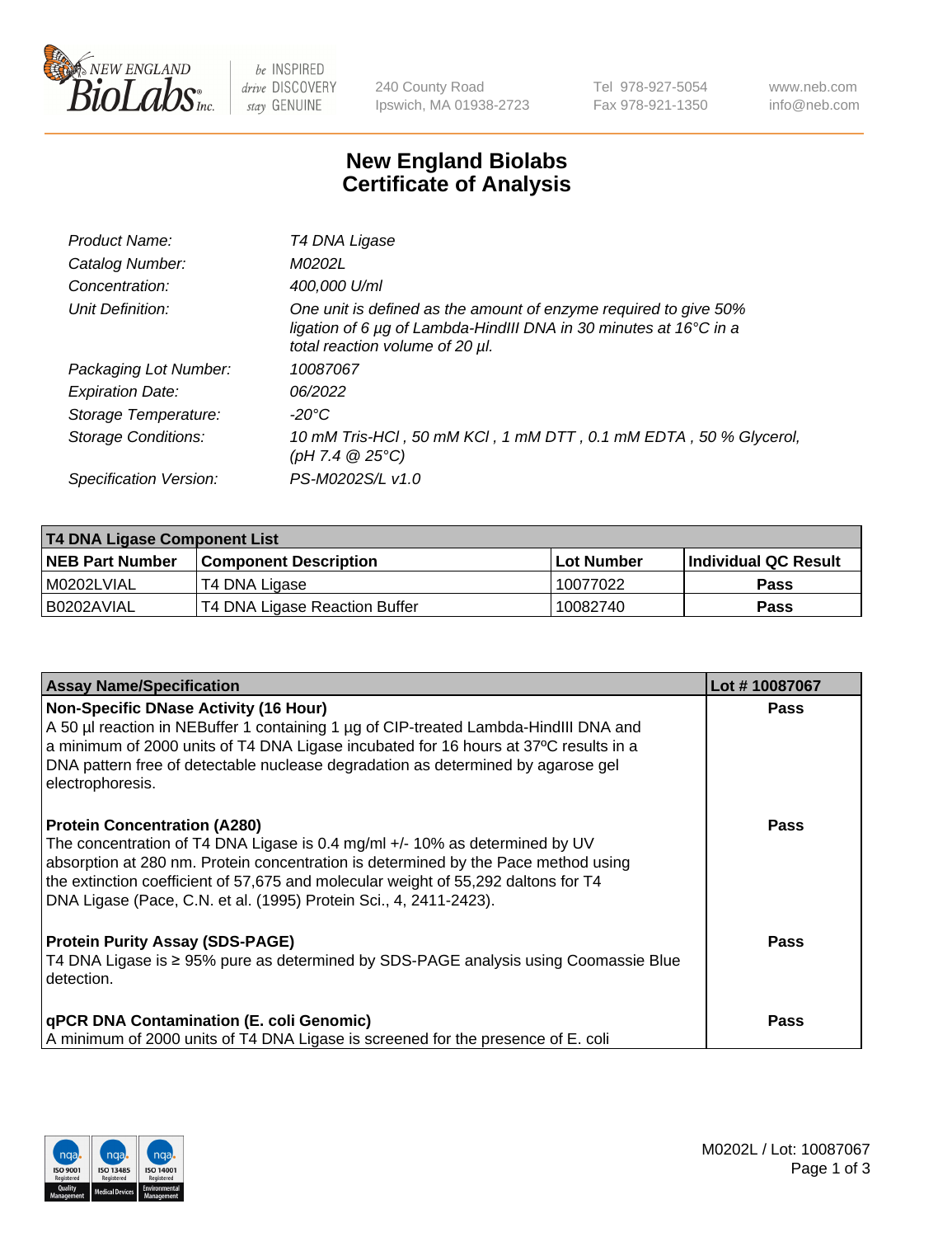

be INSPIRED drive DISCOVERY stay GENUINE

240 County Road Ipswich, MA 01938-2723 Tel 978-927-5054 Fax 978-921-1350 www.neb.com info@neb.com

| <b>Assay Name/Specification</b>                                                                                                                                                                                                                                                                                                                                      | Lot #10087067 |
|----------------------------------------------------------------------------------------------------------------------------------------------------------------------------------------------------------------------------------------------------------------------------------------------------------------------------------------------------------------------|---------------|
| genomic DNA using SYBR® Green qPCR with primers specific for the E. coli 16S rRNA<br>locus. Results are quantified using a standard curve generated from purified E. coli<br>genomic DNA. The measured level of E. coli genomic DNA contamination is ≤ 1 E. coli<br>genome.                                                                                          |               |
| <b>RNase Activity (Extended Digestion)</b><br>A 10 µl reaction in NEBuffer 4 containing 40 ng of a 300 base single-stranded RNA<br>and a minimum of 1 µl of T4 DNA Ligase is incubated at 37°C. After incubation for 16<br>hours, >90% of the substrate RNA remains intact as determined by gel electrophoresis<br>using fluorescent detection.                      | <b>Pass</b>   |
| <b>Single Stranded DNase Activity (FAM-Labeled Oligo)</b><br>A 50 µl reaction in CutSmart® Buffer containing a 20 nM solution of a fluorescent<br>internal labeled oligonucleotide and a minimum of 10,000 units of T4 DNA Ligase<br>incubated for 16 hours at 37°C yields <5% degradation as determined by capillary<br>electrophoresis.                            | <b>Pass</b>   |
| <b>DNase Activity (Labeled Oligo, 3' extension)</b><br>A 50 µl reaction in CutSmart® Buffer containing a 20 nM solution of a fluorescent<br>labeled double-stranded oligonucleotide containing a 3' extension and a minimum of<br>10,000 units of T4 DNA Ligase incubated for 16 hours at 37°C yields <5% degradation<br>as determined by capillary electrophoresis. | <b>Pass</b>   |
| <b>DNase Activity (Labeled Oligo, 5' extension)</b><br>A 50 µl reaction in CutSmart® Buffer containing a 20 nM solution of a fluorescent<br>labeled double-stranded oligonucleotide containing a 5' extension and a minimum of<br>10,000 units of T4 DNA Ligase incubated for 16 hours at 37°C yields <5% degradation<br>as determined by capillary electrophoresis. | <b>Pass</b>   |
| Double Stranded DNase Activity (Labeled Oligo)<br>A 50 µl reaction in CutSmart® Buffer containing a 20 nM solution of a fluorescent<br>labeled double-stranded oligonucleotide containing a blunt end and a minimum of<br>10,000 units of T4 DNA Ligase incubated for 16 hours at 37°C yields <5% degradation<br>as determined by capillary electrophoresis.         | Pass          |
| <b>Endonuclease Activity (Nicking)</b><br>A 50 µl reaction in NEBuffer 1 containing 1 µg of supercoiled PhiX174 DNA and a<br>minimum of 2000 units of T4 DNA Ligase incubated for 4 hours at 37°C results in <10%<br>conversion to the nicked form as determined by agarose gel electrophoresis.                                                                     | <b>Pass</b>   |
| <b>Exonuclease Activity (Radioactivity Release)</b><br>A 50 µl reaction in NEBuffer 1 containing 1 µg of a mixture of single and<br>double-stranded [3H] E. coli DNA and a minimum of 2000 units of T4 DNA Ligase                                                                                                                                                    | <b>Pass</b>   |